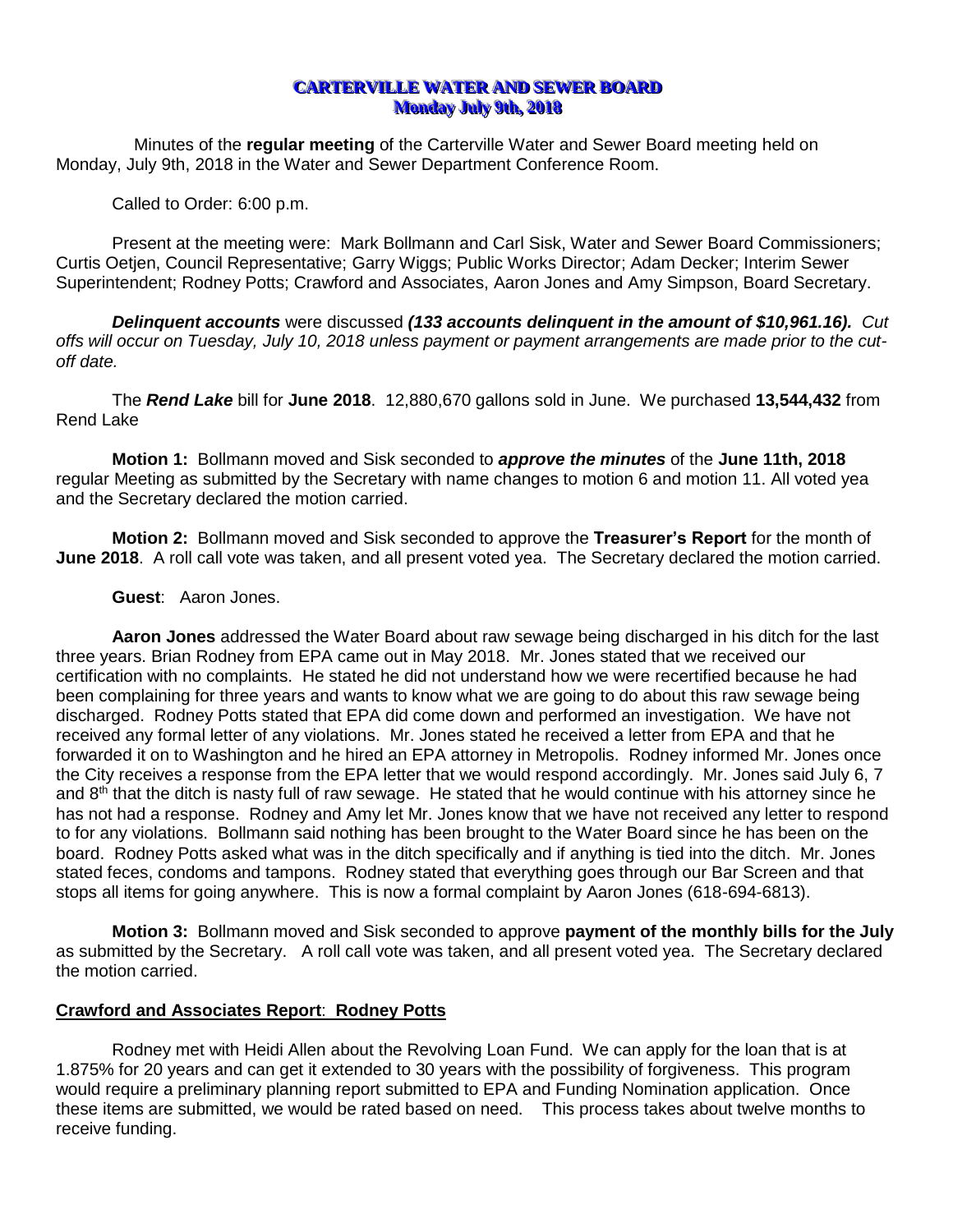**Motion 4:** Bollmann moved and Sisk seconded to approve **Crawford and Associates to begin plans for IEPA Grant Preliminary Planning** as submitted by the Secretary. A roll call vote was taken, and all present voted yea. The Secretary declared the motion carried.

Mayor Brad Robinson joined the Water Board meeting at 6:34 p.m.

**Garry Wiggs Report -** Garry asked to see status of the Used Jetter machine. Mayor Brad is taking this to City Council for approval of half the cost of the used jetter machine.

**Jerry Hampton Report-** Jerry Hampton absent; Garry gave a complete run down of all the leaks and taps completed this past month.

**Adam Decker Sewer Report-** Garry informed the board that Adam Decker is acting interim Sewer Superintendent. The lagoon is being lowered and no fecal is showing in the clarifiers like before. Ammonia level is still in minor violation. Adam thinks the three blowers on the north side ditch that is down needs to switch out the blowers and that will drop the ammonia levels. Two vacuum pumps are down because of the PLC controller and that the PLC may need to be replaced or even by-passed.

**Motion 5:** Bollmann moved and Sisk seconded to approve the following **leak credits**:

### **Leak Credits**

| Cristian Badiu; 203 Pennsylvania<br>10-0230 | $$324.45$ $$324.45$ |  |
|---------------------------------------------|---------------------|--|
|---------------------------------------------|---------------------|--|

A roll call vote was taken, and all present voted yea. The Secretary declared the motion carried*.*

**Motion 6:** Bollmann moved and Sisk seconded to approve the following **pool credits**.

# **Pool Credit**

| 03-1471 | David Ahlfield; 603 Anderson        | \$5.83     |
|---------|-------------------------------------|------------|
| 05-4290 | David Clark; 812 S. Division        | \$7.80     |
| 07-3861 | Matthew Dawson; 800 Valley Dr       | \$93.80    |
| 03-1590 | Donald Evans; 610 Anderson          | \$37.74    |
| 14-1801 | Randy Ferguson; 12241 Hafer Rd      | \$23.15    |
| 04-1261 | Kendall Hollister; 438 N. Division  | \$42.76    |
| 15-0880 | Charles May; 932 W. Grand           | \$66.89    |
| 07-0630 | Delores Overturf; 1000 Pine Tree Dr | \$44.00    |
| 05-1921 | Marla Reed; 213 Howerton            | \$<br>6.88 |
| 04-3150 | Sara Russell; 422 Prosperity        | \$<br>6.05 |
| 16-0381 | Jon Schoonover; 1406 W. Grand       | \$13.34    |
| 04-1200 | Steve Schafer; 418 N. Division      | \$17.04    |
| 04-4476 | Staci Schumaier; 402 Pennsylvania   | \$16.89    |
| 09-2253 | Erica Shore; 402 Pennsylvania       | \$61.89    |
| 03-1562 | Mike Smith; 617 Anderson            | \$43.49    |
| 03-3540 | Sharon Spence; 701 James Street     | \$11.01    |
| 15-0501 | Julie Stocks; 101 S. Dent           | \$10.06    |
| 04-1563 | Andy Tholen; 533 N. Division        | \$37.52    |
| 01-0841 | Betty Wilson; 602 E. Illinois       | \$46.54    |
| 08-3331 | Ron Hall; 308 Texas                 | \$25.50    |
| 07-4560 | Terry Taylor; 609 Country Club Ln   | \$35.13    |
| 07-3151 | Geoffrey Maring; 900 Glenn          | \$29.60    |
| 15-4460 | Randall Cowser; 104 Stable          | \$14.55    |
| 12-6881 | Greg Conover; 509 S. Greenbriar     | \$20.24    |
| 17-0900 | Sonya Alcaras; 710 Rusty Lane       | \$<br>1.87 |
| 05-3931 | Matthew Hupe; 303 Prentice          | \$14.46    |
| 01-0781 | Josh Dean; 603 E. Illinois          | \$45.32    |